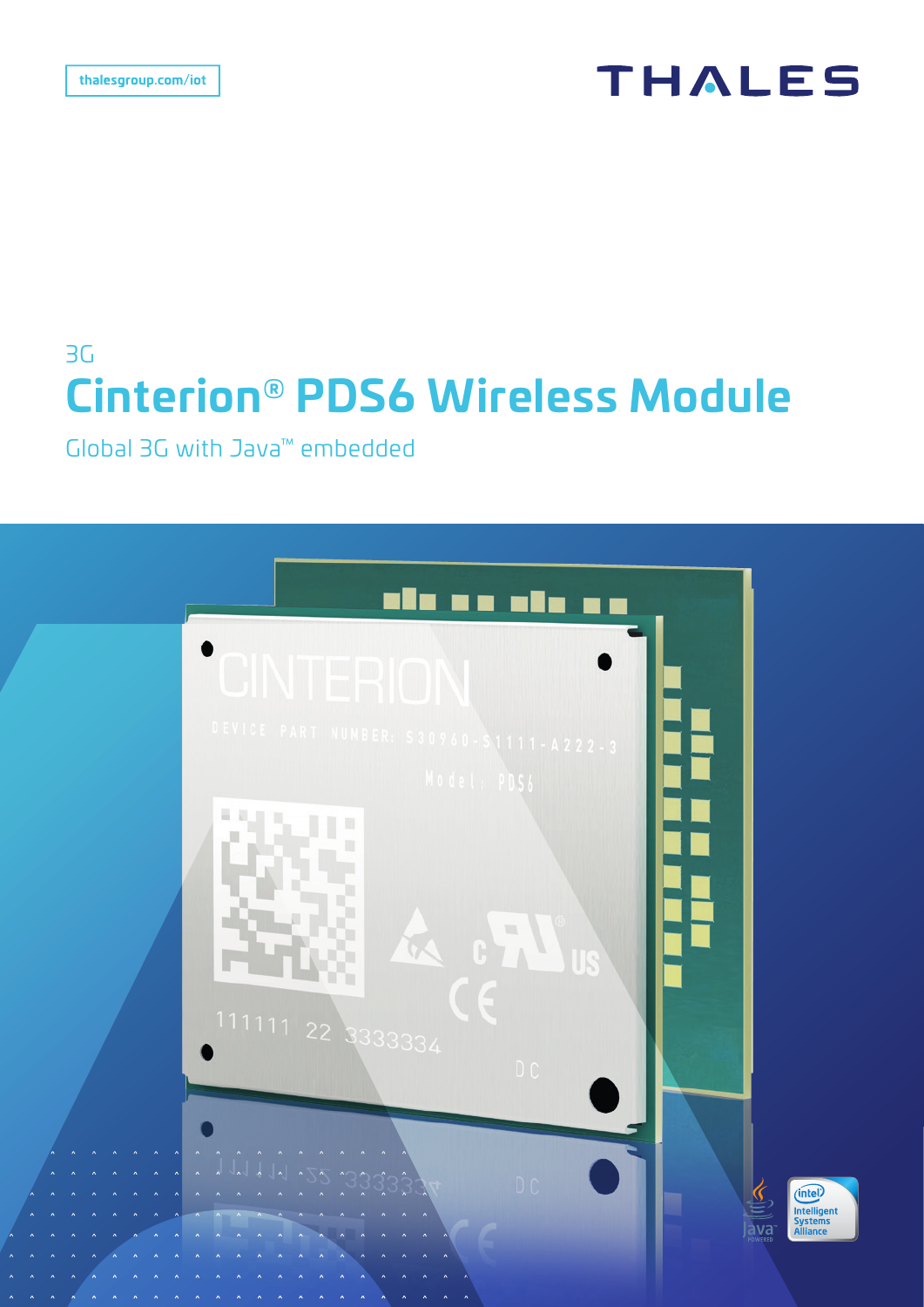# **Cinterion® PDS6 Wireless Module**

Global 3G with Java™ Embedded





The flagship Cinterion® PDS6 is the 5th generation of Thales M2M's Java embedded machine-to-machine (M2M) modules, which have simplified highly efficient, end-to-end industrial communication for the last decade. Thales's Java strategy enables customers and partners to leverage the massive Java ecosystem by offering a powerful ARM11 architecture to reduce complexity and speed application integration. The tiny PDS6 module offers the latest Java ME 3.2 client runtime platform optimized for resource-constrained M2M applications. It significantly reduces total cost of ownership (TCO) and time to market by sharing internal resources such as memory, a large existing code base and proven software building blocks.

The improved Java concept uses Multi MIDlet Java execution to simultaneously host and run multiple applications and protocols. An extended security concept with the latest TLS/SSL engine provides secure and reliable TCP/IP connectivity while an enriched internal flash file system enables royalty free firmware updates over-the-air (FOTA) when required. Sophisticated sandbox modeling and layered architectures simplify device management (DM) and separate mobile network operator approvals from application code development, allowing simultaneous progress of both phases for a shorter time to market.

Providing the capability for multiple designs from one solution, the the latest addition to Thales M2M's Industrial Plus platform, is an ideal module for M2M applications migrating across 1xRTT, CDMA, Multimode and LTE, that require cost efficiency along with global connectivity. PDS6 offers five band HSPA to support high bandwidth connectivity, enabling speeds up to 7.2 Mbps in downlink and 5.7 Mbps in uplink.

PDS6 comes in Thales M2M's unique Land Grid Array (LGA) package perfectly suited to the manufacturing needs of small, high-volume M2M devices with a focus on reliable and efficient processes. The compact hardware design incorporates minimal power consumption, optimized heat dissipation even under harsh operating conditions and an extended product lifecycle to guarantee long product availability. PDS6 supports common industrial interfaces such as USB, serial interfaces, I²C and various GPIO's to be connected with the Java engine.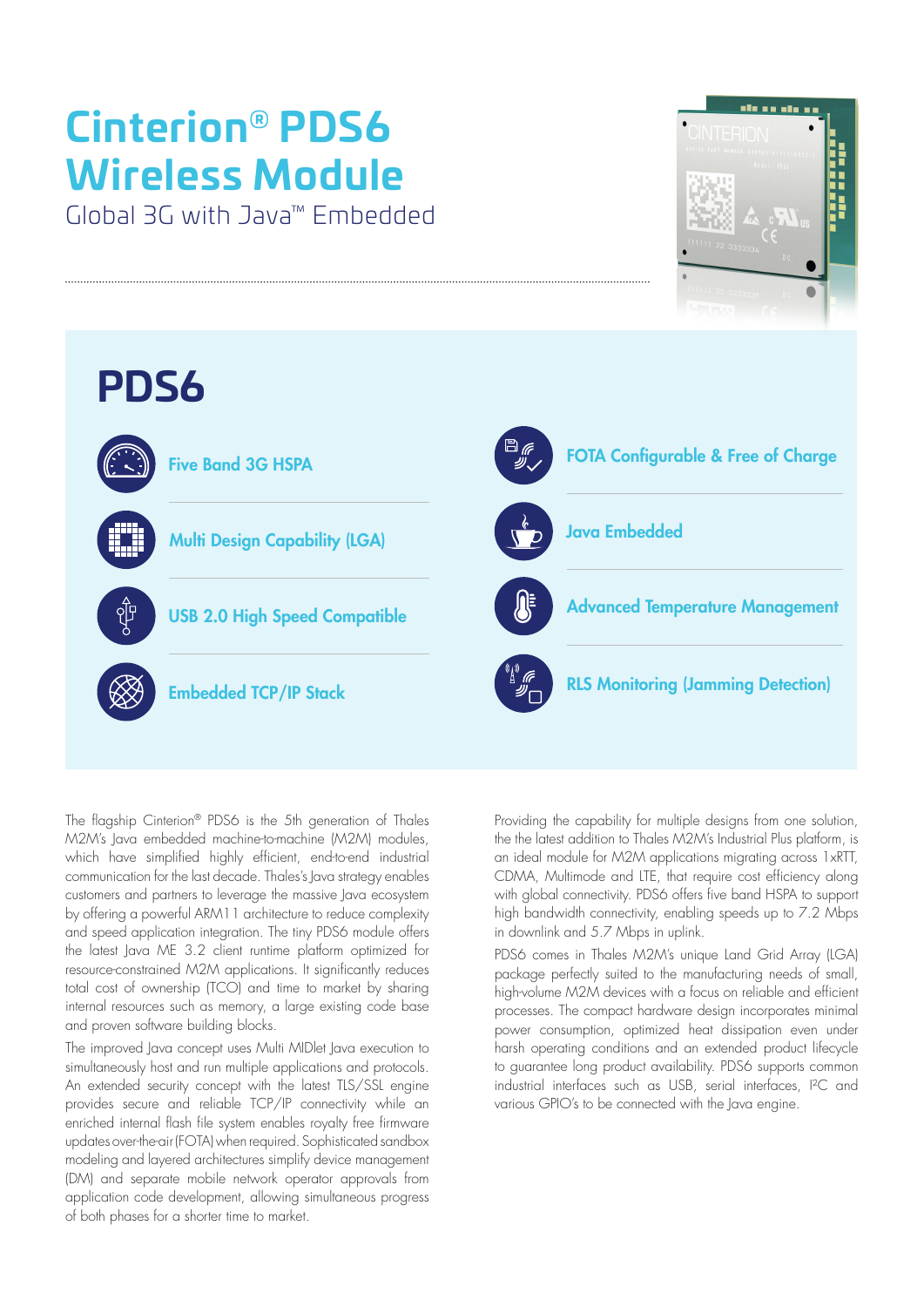# Global 3G with Java™ Embedded



#### BIP (Bearer Independent Protocol)

BIP secures broadband speed to eUICC (MIM / classic) to enable On-Demand Provision Service (OPS) and Remote Application Management by direct communication between eUICC and network based on internal TCP/ IP stack. As a result it enables instant data connectivity on 1st use of a device, as well as a flexible mobile subscription throughout the lifecycle and a reduced number of customer device variants.

#### Analog Audio

The PDS6 platform incorporates a variant supporting high quality digital and analog audio, ideally fitted for remote alarm systems. Java™

Java offers easy and fast application development, a broad choice of tools, high code reusability, easy maintenance, a proven security concept, on-device debugging as well as multithreading programming and program execution.

### Thales M2M Support includes:

- **Personal design-in consulting for hardware and** software
- **I** Extensive RF test capabilities
- **I** GCF/PTCRB conform pretests to validate approval readiness
- **Regular training workshops**

# Cinterion® PDS6 Features

#### General Features

- **3GPP Rel.7 Compliant Protocol Stack**
- **Five Bands UMTS (WCDMA/FDD)** Bands: 800, 850, 900, 1900 and 2100 MHz
- Quad-Band GSM Bands: 850, 900, 1800 and 1900 MHz
- SIM Application Toolkit, letter class "b", "c", "e"
- **I** Control via standardized and extended ATcommands (Hayes, TS 27.007 and 27.005)
- **TCP/IP stack access via AT command and** transparent TCP services
- **Secure Connection for client IP services**
- I Internet Services TCP/UDP server/client, DNS, Ping, FTP client, HTTP client
- Supply voltage range 3.3 4.5 V, highly optimized for minimal power consumption
- Dimension:  $29 \times 33 \times 2.3$  mm
- **Neight:** 5 g
- Operating Temperature: -40 °C to +90 °C

#### **Specifications**

HSDPA Cat.8 / HSUPA Cat.6 data rates DL: max. 7.2 Mbps, UL: max. 5.76 Mbps



Local engineers, a competent helpdesk, a dedicated team of R&D specialists and an advanced development center are the hallmarks of our leading support offer.

- **I** EDGE Class 12 data rates DL: max. 237 kbps, UL: max. 237 kbps
- GPRS Class 12 data rates DL: max. 85.6 kbps, UL: max. 85.6 kbps
- **CSD** data transmission up to 9.6 kbps, V.110, non-transparent
- SMS text and PDU mode support
- **High quality voice support for handset, headset and** hands-free operation
- **I** Integrated TTY modem
- Speech codec: FR, HR, EFR and AMR

#### Special Features

- USB interface supports multiple composite modes and a Linux-/Mac- compliant mode
- **Firmware update via USB and serial interface**
- Real time clock with alarm functionality
- **Multiplexer according 3GPP TS 27.010**
- **RLS Monitoring (Jamming detection)**
- Informal Network Scan
- Customer IMEI/SIM-Lock as variant
- I Integrated FOTA, configurable and free of charge